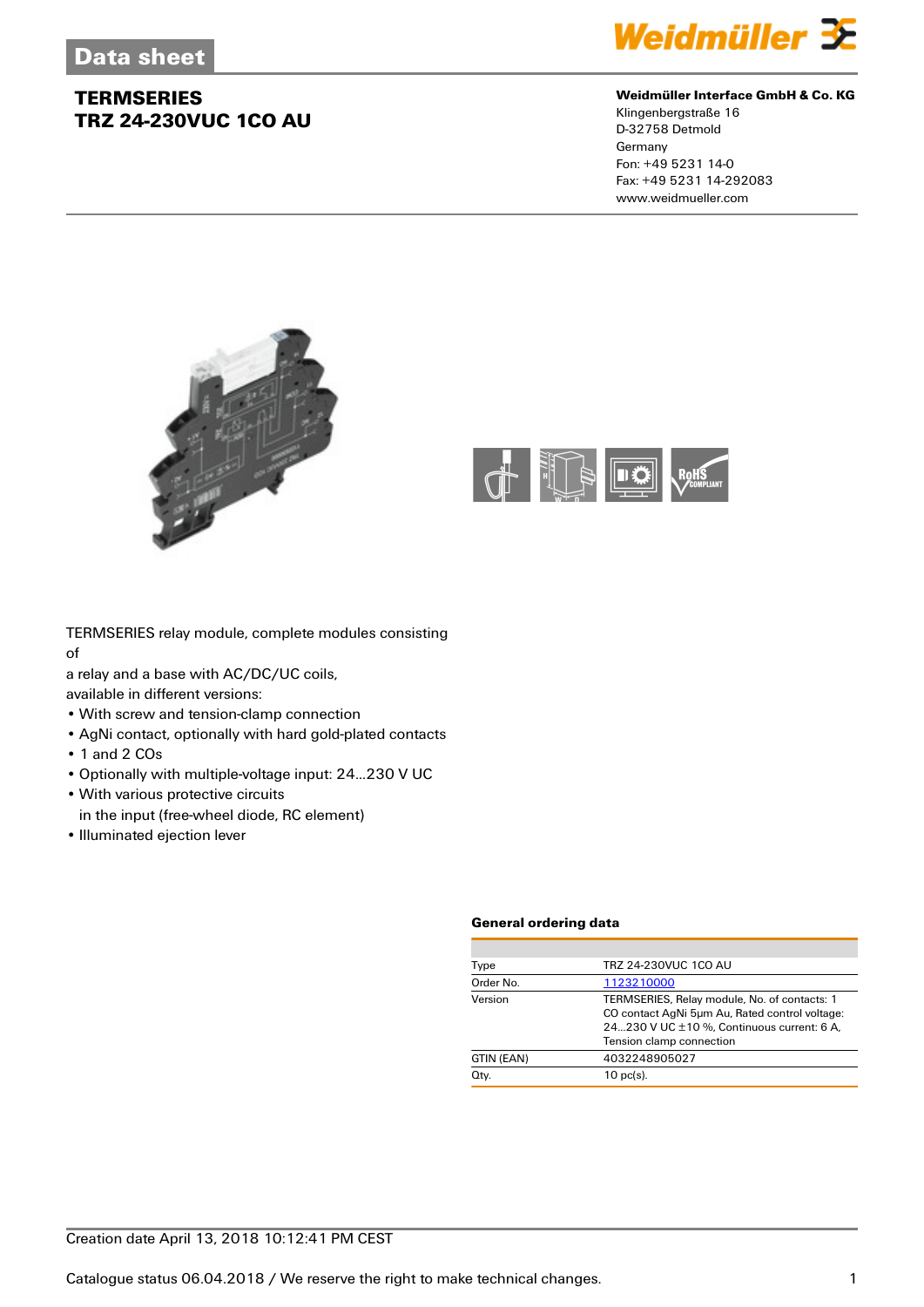# **Technical data**

**Dimensions and weights**



#### **Weidmüller Interface GmbH & Co. KG**

Klingenbergstraße 16 D-32758 Detmold Germany Fon: +49 5231 14-0 Fax: +49 5231 14-292083

| Width                                                                                 | $6.4 \text{ mm}$                                      | Width (inches)                                               | $0.252$ inch                                    |
|---------------------------------------------------------------------------------------|-------------------------------------------------------|--------------------------------------------------------------|-------------------------------------------------|
| Height                                                                                | 90.5 mm                                               | Height (inches)                                              | 3.563 inch                                      |
| Depth                                                                                 | 87.8 mm                                               | Depth (inches)                                               | 3.457 inch                                      |
| Net weight                                                                            | 31.6g                                                 |                                                              |                                                 |
| Temperatures                                                                          |                                                       |                                                              |                                                 |
|                                                                                       |                                                       |                                                              |                                                 |
| Humidity                                                                              | 5-95% rel. humidity, $T_u =$<br>40°C, no condensation | Operating temperature, max.                                  | 60 °C                                           |
| Operating temperature, min.                                                           | $-40^{\circ}$ C                                       | Storage temperature, max.                                    | 85 °C                                           |
| Storage temperature, min.                                                             | -40 $^{\circ}$ C                                      | Operating temperature                                        | -40 °C60 °C                                     |
| Storage temperature                                                                   | -40 °C85 °C                                           |                                                              |                                                 |
| Input                                                                                 |                                                       |                                                              |                                                 |
|                                                                                       |                                                       |                                                              |                                                 |
| Rated control voltage                                                                 | 24230 V UC $\pm$ 10 %                                 | <b>Rated current AC</b>                                      | 4 mA @ 230 V AC ±10 %,<br>28 mA @ 24 V AC ±10 % |
| <b>Rated current DC</b>                                                               | 22 mA @ 24 V DC ±10 %                                 | Power rating                                                 | 530 mW @ 24 V DC.<br>930 mVA @ 230 V AC         |
| Pull-in/drop-out voltage, typ.                                                        | 13 V / 7 V AC<br>13 V / 5 V DC                        | Pull-in/drop-out current, typ.                               | 28.5 mA / 11 mA AC<br>23 mA / 6.5 mA DC         |
| Status indicator                                                                      | Green LED                                             | Protective circuit                                           | Rectifier                                       |
| Coil voltage of the replacement relay<br>deviating from the rated control voltage Yes |                                                       | Coil voltage of the replacement relay                        | 24 V DC                                         |
| <b>Output</b>                                                                         |                                                       |                                                              |                                                 |
|                                                                                       |                                                       |                                                              | 250 V                                           |
| Rated switching voltage<br>Max. switching voltage, DC                                 | 250 V AC<br>250 V                                     | Max. switching voltage, AC<br>Continuous current             | 6 A                                             |
| Inrush current                                                                        | 20 A / 20 ms                                          | AC switching capacity (resistive), max.                      | 1500 VA                                         |
| DC switching capacity (resistive), max.                                               | 144 W @ 24 V                                          | Switch-on delay                                              | $\leq 30$ ms                                    |
| Switch-off delay                                                                      | $< 140$ ms                                            | Min. switching power                                         | 1 mA @ 1 V                                      |
| Max. switching frequency at rated load                                                | $0.1$ Hz                                              |                                                              |                                                 |
| Contact data                                                                          |                                                       |                                                              |                                                 |
|                                                                                       |                                                       |                                                              |                                                 |
| Contact type                                                                          | 1 CO contact (AgNi 5um<br>Au)                         | Mechanical service life                                      | $5 \times 10^6$ switching cycles                |
| <b>General data</b>                                                                   |                                                       |                                                              |                                                 |
|                                                                                       |                                                       |                                                              |                                                 |
| Mounting rail                                                                         | TS 35                                                 | Test button                                                  | No                                              |
| Mechanical switch position indicator                                                  | No                                                    | UL 94 flammability rating                                    | $V-0$                                           |
| <b>Insulation coordination</b>                                                        |                                                       |                                                              |                                                 |
|                                                                                       |                                                       |                                                              |                                                 |
| Rated voltage                                                                         | 300 V<br>$\overline{2}$                               | Surge voltage category                                       | Ш<br><b>IP20</b>                                |
| Pollution severity<br>Dielectric strength input - output                              |                                                       | Protection degree<br>Creepage and clearance distance input - |                                                 |
|                                                                                       | 4 kV $_{\text{eff}}$ / 1 min.                         | output                                                       | $\geq 5.5$ mm                                   |
| Dielectric strength of open contact                                                   | 1 kV $_{\text{eff}}$ / 1 min                          | Dielectric strength to mounting rail                         | 4 kV $_{\text{eff}}$ / 1 min.                   |
| Impulse withstand voltage                                                             | 6 kV (1.2/50 µs)                                      |                                                              |                                                 |

### Creation date April 13, 2018 10:12:41 PM CEST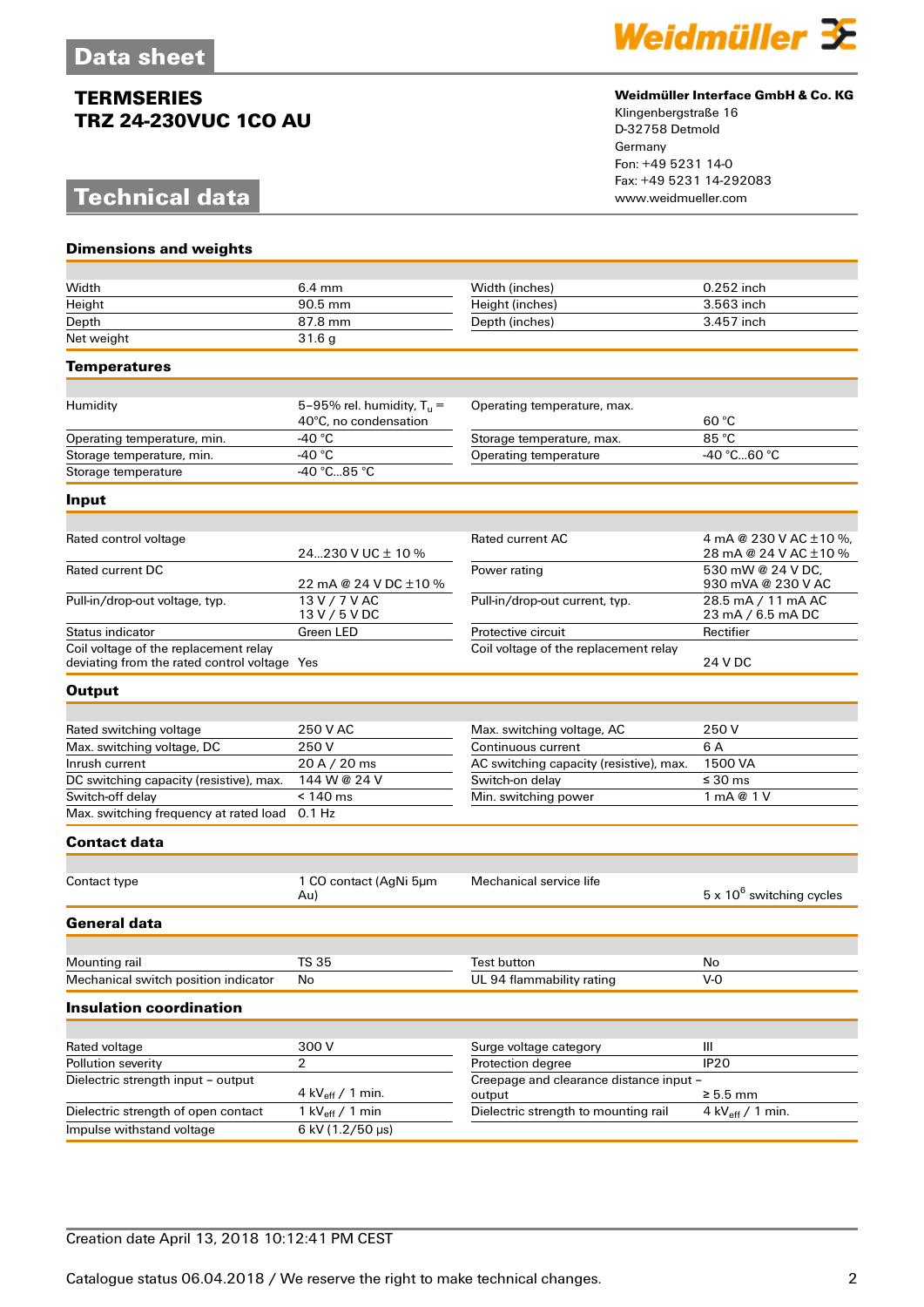**Further details of approvals / standards**

# **Technical data**



#### **Weidmüller Interface GmbH & Co. KG**

Klingenbergstraße 16 D-32758 Detmold Germany Fon: +49 5231 14-0 Fax: +49 5231 14-292083

| <b>Standards</b>                                                             | EN 50178, EN 55011, EN<br>61000-6-1, 2, 4              | Certificate No. (DNVGL)                                                                       | TAA00001E5                                           |
|------------------------------------------------------------------------------|--------------------------------------------------------|-----------------------------------------------------------------------------------------------|------------------------------------------------------|
| Certificate no. (cULus)                                                      | E141197                                                |                                                                                               |                                                      |
| <b>Connection data</b>                                                       |                                                        |                                                                                               |                                                      |
|                                                                              |                                                        |                                                                                               |                                                      |
| Wire connection method                                                       | Tension clamp connection                               | Stripping length, rated connection                                                            | 8 mm                                                 |
| Clamping range, rated connection                                             | $1.5 \text{ mm}^2$                                     | Clamping range, min.                                                                          | $0.14 \, \text{mm}^2$                                |
| Clamping range, max.                                                         | $2.5 \text{ mm}^2$                                     | Wire connection cross section AWG.<br>min.                                                    | <b>AWG 26</b>                                        |
| Wire connection cross section AWG.<br>max.                                   | <b>AWG 14</b>                                          | Wire cross-section, solid, min.                                                               | $0.14 \text{ mm}^2$                                  |
| Wire cross-section, solid, max.                                              | $2.5 \text{ mm}^2$                                     | Wire connection cross-section, finely<br>stranded, min.                                       | $0.14 \text{ mm}^2$                                  |
| Wire connection cross section, finely<br>stranded, max.                      | $2.5 \text{ mm}^2$                                     | Wire cross-section, finely stranded, min.<br>(AWG)                                            | <b>AWG 26</b>                                        |
| Wire cross-section, finely stranded, max.<br>(AWG)                           | <b>AWG 14</b>                                          | Wire connection cross-section, finely<br>stranded with wire-end ferrules DIN<br>46228/4, min. | $0.14 \text{ mm}^2$                                  |
| Wire connection cross-section, finely<br>stranded with wire-end ferrules DIN |                                                        | Conductor cross-section, flexible, AEH<br>(DIN 46228-1), min.                                 |                                                      |
| 46228/4, max.                                                                | $1.5 \text{ mm}^2$                                     |                                                                                               | $0.14 \text{ mm}^2$                                  |
| Conductor cross-section, flexible, AEH<br>(DIN 46228-1), max.                | $1.5 \text{ mm}^2$                                     | Twin wire-end ferrules, min.                                                                  | $0.5$ mm <sup>2</sup>                                |
| Twin wire-end ferrules, max.                                                 | $1 \text{ mm}^2$                                       | <b>Blade size</b>                                                                             | $0.6 \times 3.5$ mm                                  |
| Gauge to IEC 60947-1                                                         | A1, B1                                                 |                                                                                               |                                                      |
| <b>Rated data UL</b>                                                         |                                                        |                                                                                               |                                                      |
| Ambient temperature (operational), max. 40 °C                                |                                                        | Connection cross-section AWG, min.                                                            | <b>AWG 26</b>                                        |
| Connection cross-section AWG, max.                                           | <b>AWG 14</b>                                          | Type of conductor                                                                             | rigid copper conductor,<br>flexible copper conductor |
| Pollution severity level                                                     | $\mathcal{P}$                                          |                                                                                               |                                                      |
| <b>Classifications</b>                                                       |                                                        |                                                                                               |                                                      |
|                                                                              |                                                        |                                                                                               |                                                      |
| <b>ETIM 5.0</b>                                                              | EC001437                                               | <b>ETIM 6.0</b>                                                                               | EC001437                                             |
| eClass 6.2                                                                   | 27-37-16-01                                            | eClass 7.1                                                                                    | 27-37-16-01                                          |
| eClass 8.1                                                                   | 27-37-16-01                                            | eClass 9.0                                                                                    | 27-37-16-01                                          |
| eClass 9.1                                                                   | 27-37-16-01                                            |                                                                                               |                                                      |
| <b>Product information</b>                                                   |                                                        |                                                                                               |                                                      |
|                                                                              |                                                        |                                                                                               |                                                      |
| Descriptive text ordering data                                               | Spare relay<br>Type: RSS112024<br>Orderno.: 4061590000 |                                                                                               |                                                      |

Descriptive text technical data Accessories and dimensional drawings: refer to the TERMSERIES Accessories page.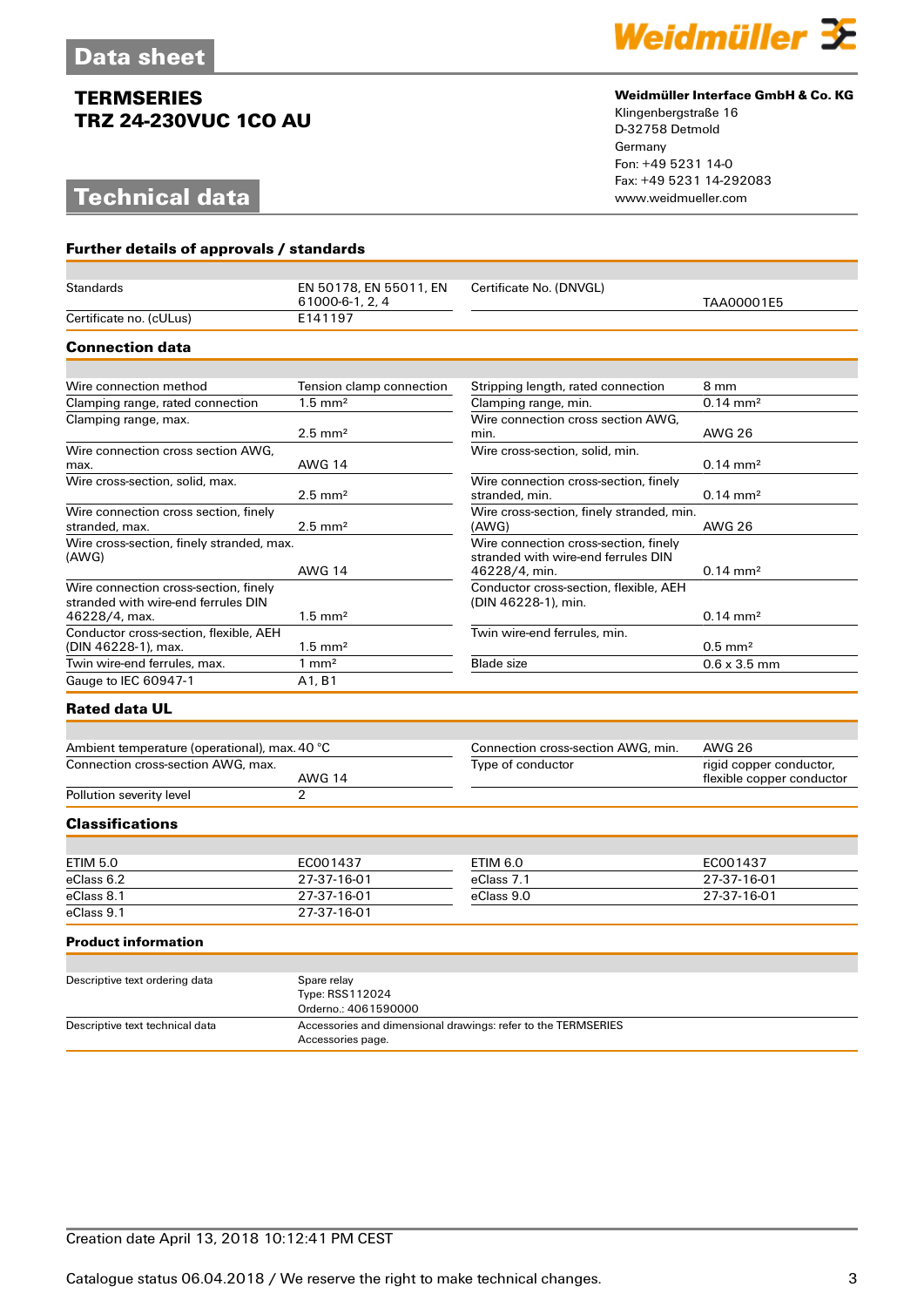# **Technical data**

#### **Approvals**

Approvals



#### **Weidmüller Interface GmbH & Co. KG**

Klingenbergstraße 16 D-32758 Detmold Germany Fon: +49 5231 14-0 Fax: +49 5231 14-292083

| 扣 |
|---|
|---|

#### ROHS Conform

#### **Downloads**

| Approval/Certificate/Document of |                               |
|----------------------------------|-------------------------------|
| Conformity                       | DE PA5600 160229 001.pdf      |
| Brochure/Catalogue               | CAT 4.2 ELECTR 15/16 EN       |
| <b>Engineering Data</b>          | EPLAN, WSCAD, Zuken E3.S      |
| <b>Engineering Data</b>          | <b>STEP</b>                   |
| User Documentation               | <b>Operating Instructions</b> |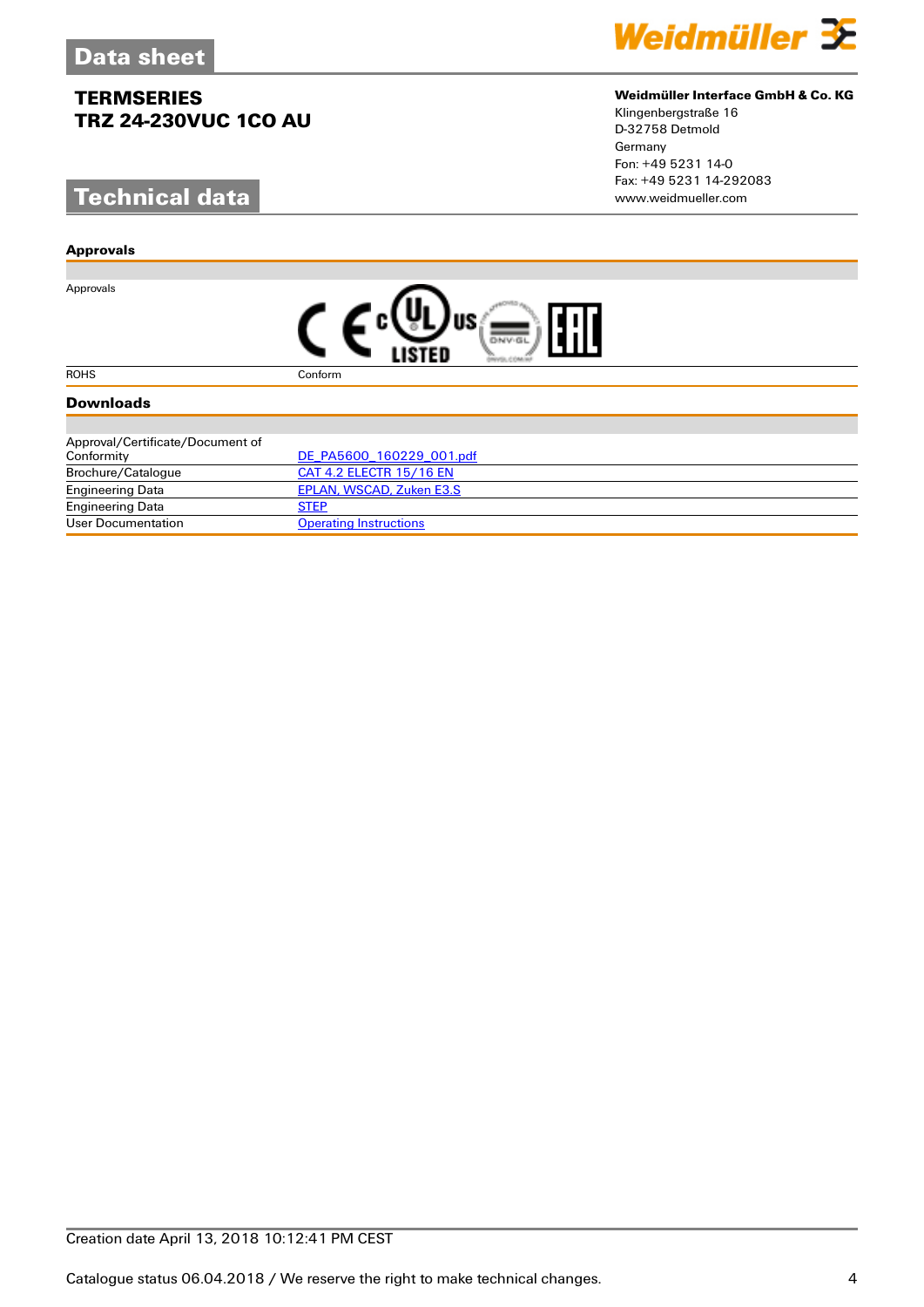# **Drawings**







#### **Weidmüller Interface GmbH & Co. KG**

Klingenbergstraße 16 D-32758 Detmold Germany Fon: +49 5231 14-0 Fax: +49 5231 14-292083



**Electrical endurance** 230 V AC resistive load  $10$ **Switching Operations**  $10<sup>5</sup>$  $10<sup>6</sup>$  $\overline{a}$  $\overline{3}$  $\overline{4}$  $\overline{5}$  $\mathbf{g}$  $\overline{2}$ Switching current (A)

Electrical service life230 V AC resistive load 230 V AC resistive load

DC load limit curve **Graph** Resistive load **Dimensional drawing**